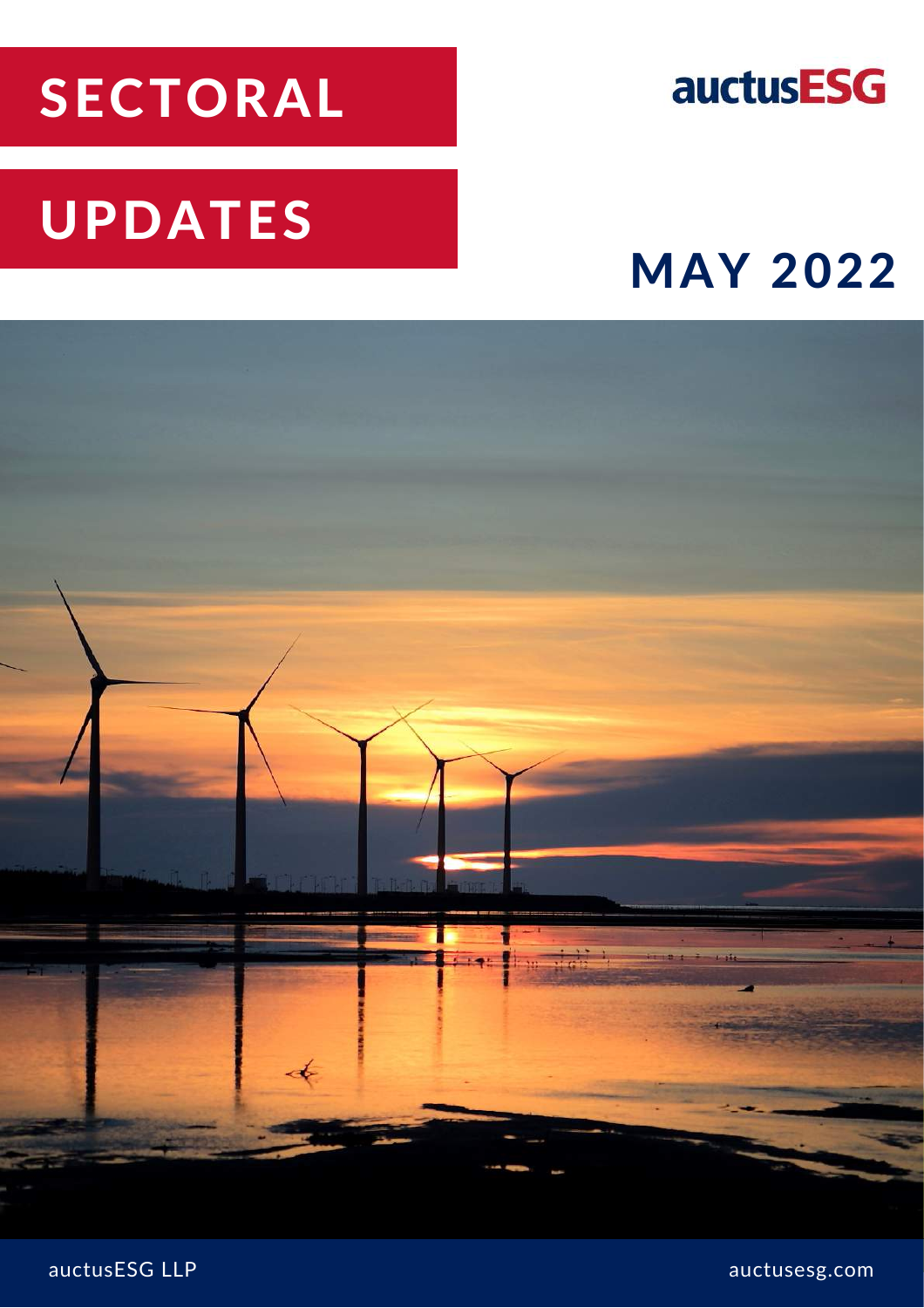

#### E S G

## **auctusESG**

### Tesla cut from S&P 500 ESG Index, and Elon Musk tweets his fury

*Reuters, 19th May 2022*

S&P Dow Jones Indices has removed high profile electric carmaker Tesla Inc from its widely followed S&P 500 ESG Index, citing issues including racial discrimination claims and crashes tied to its autopilot vehicles. This move prompted critical tweets on ESG from Tesla CEO Elon Musk.

Other contributing factors to the changes, effective from May 2, included Tesla's lack of published details related to its low carbon strategy or business conduct codes, according to S&P.

Although Tesla is contributing to reducing emissions, its issues and lack of disclosures relative to industry peers raises debate about the need for well-rounded ESG metrics.

[https://www.reuters.com/business/sustainable-business/tesla-removed-sp-500-esg](https://www.reuters.com/business/sustainable-business/tesla-removed-sp-500-esg-index-autopilot-discrimination-concerns-2022-05-18/)index-autopilot-discrimination-concerns-2022-05-18/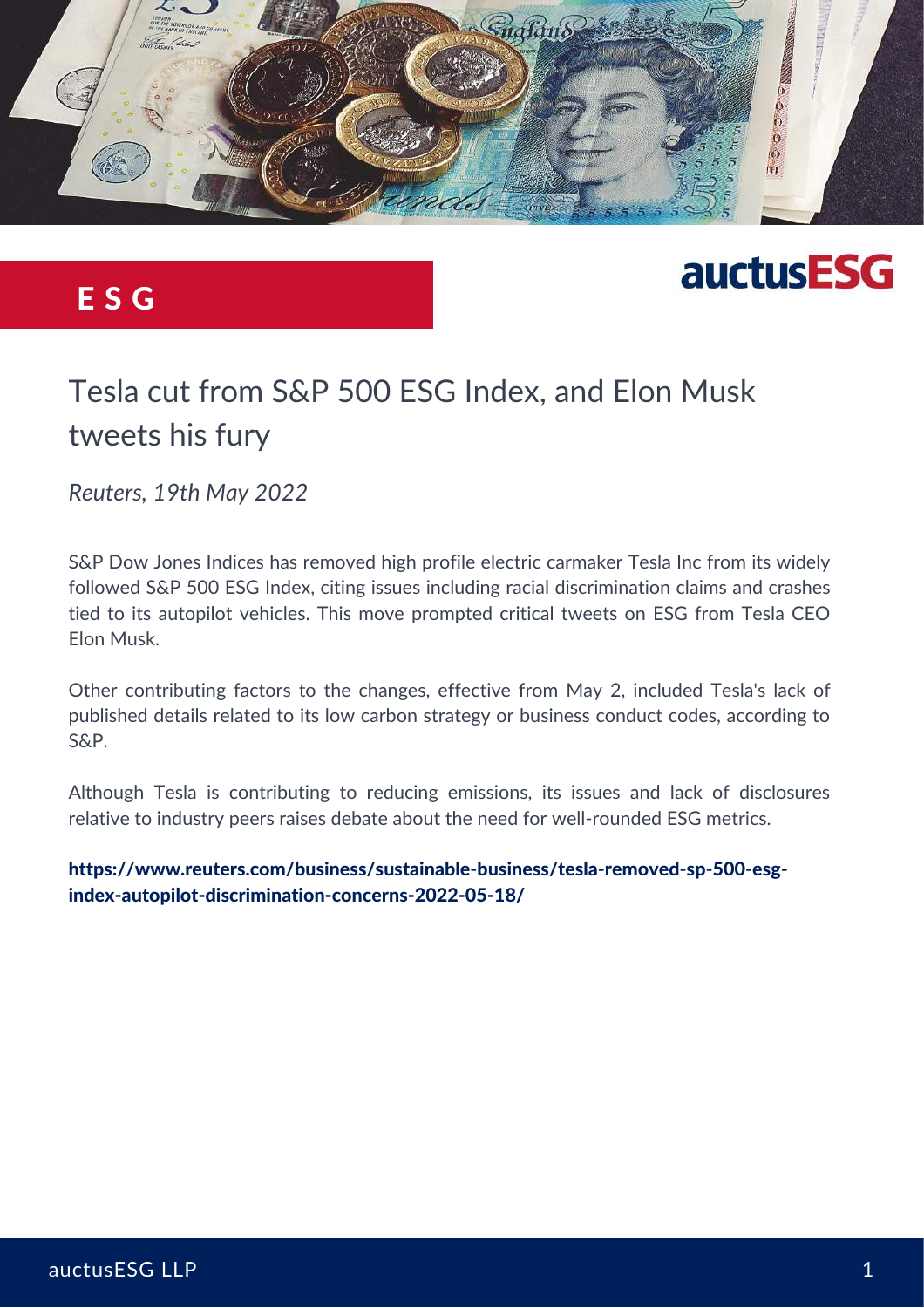

#### SEC Fines BNY Mellon Over ESG Claims

#### *The Wall Street Journal, 23rd May 2022*

BNY Mellon's investment adviser division was fined US \$1.5 million by the US Securities and Exchange Commission for allegedly misstating and omitting information about ESG investment criteria for certain mutual funds it managed.

According to the SEC, BNY Mellon agreed to pay the penalty after regulators uncovered that some of the U.S. mutual funds it managed did not undergo a quality review of ESG aspects between July 2018 and September 2021. This is the first time the SEC has settled with an investment adviser on ESG statements.

BNY Mellon's penalty is the latest in a series of SEC enforcement actions regarding ESG, following its launch of a dedicated greenwashing task force last year. The penalty comes on the back of debate related to applicability of ESG, sparked by Tesla's removal from S&P's ESG Index.

#### <https://www.wsj.com/articles/sec-fines-bny-mellon-over-esg-claims-11653323966>

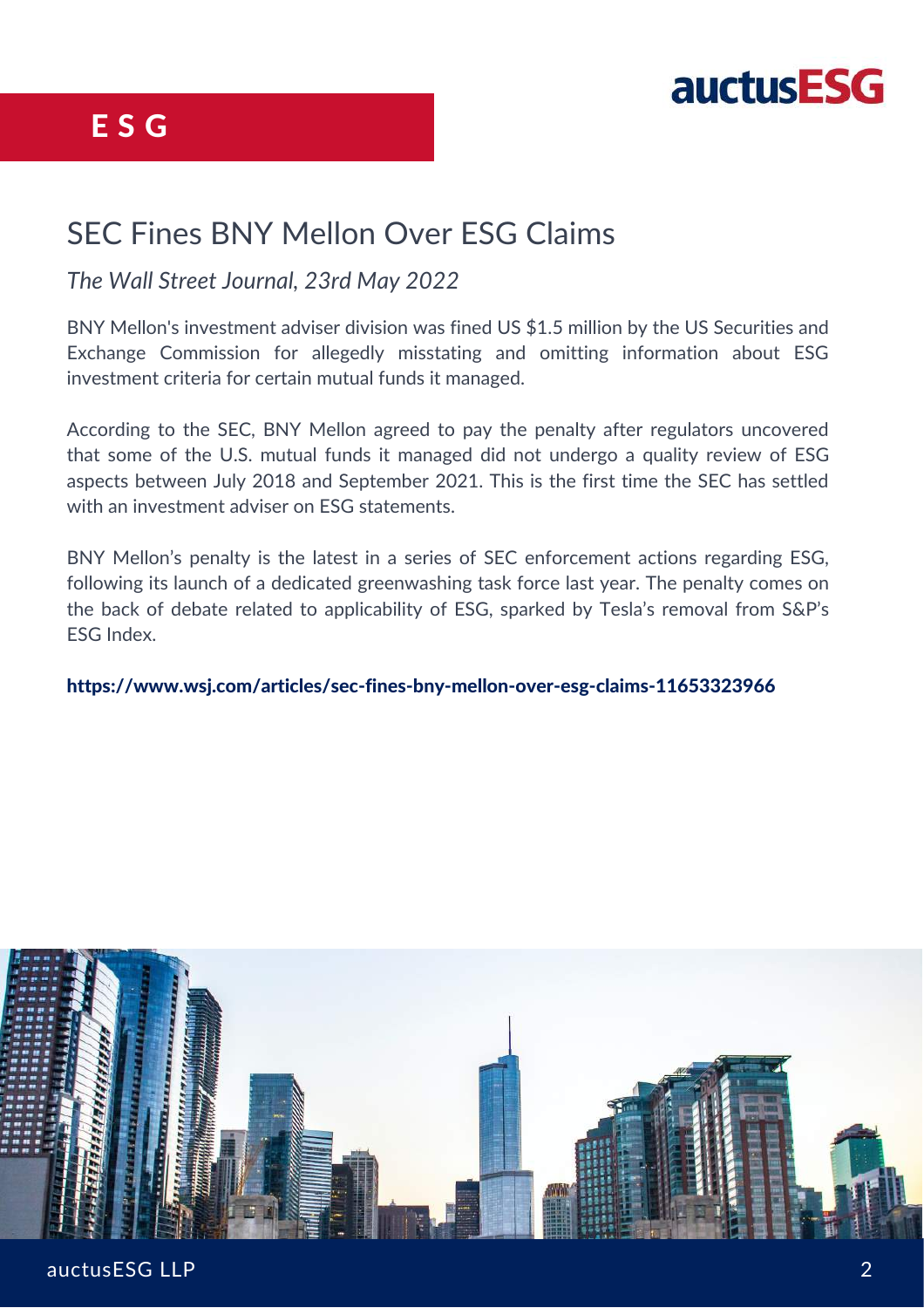



#### India Inc improves ESG compliance: CRISIL

*The Economic Times, 19th May 2022*

According to CRISIL, an ESG risk assessment of 586 Indian companies across 53 sectors, based on fiscal 2021 data exhibits an improvement in the ESG scores of most of them compared with the previous year, owing to better disclosures and improved performance on various parameters. Service companies such as IT, lending, and auto OEMs are the leaders in terms of ESG disclosures, whereas chemicals, mining, construction EPC, and transport infrastructure lag with disclosures.

When the performance of 225 companies was compared to the previous year's results, 14 exhibited a significant positive deviation (more than 5-point increment in score) and three showed a major negative departure (more than 5-point decline). The evaluation categorized 14 companies under 'leadership,' 108 in 'strong,' and 73 in 'below average,' 'weak', respectively. The 'below average' and 'weak' category companies have poor disclosures and unsatisfactory ESG risk-management practices.

With India intending to reach net zero emissions by 2070, the reports' findings intensify the importance of mainstreaming sustainability reports.

[https://economictimes.indiatimes.com/news/company/corporate-trends/india-inc](https://economictimes.indiatimes.com/news/company/corporate-trends/india-inc-improves-esg-compliance-crisil/articleshow/91666206.cms)improves-esg-compliance-crisil/articleshow/91666206.cms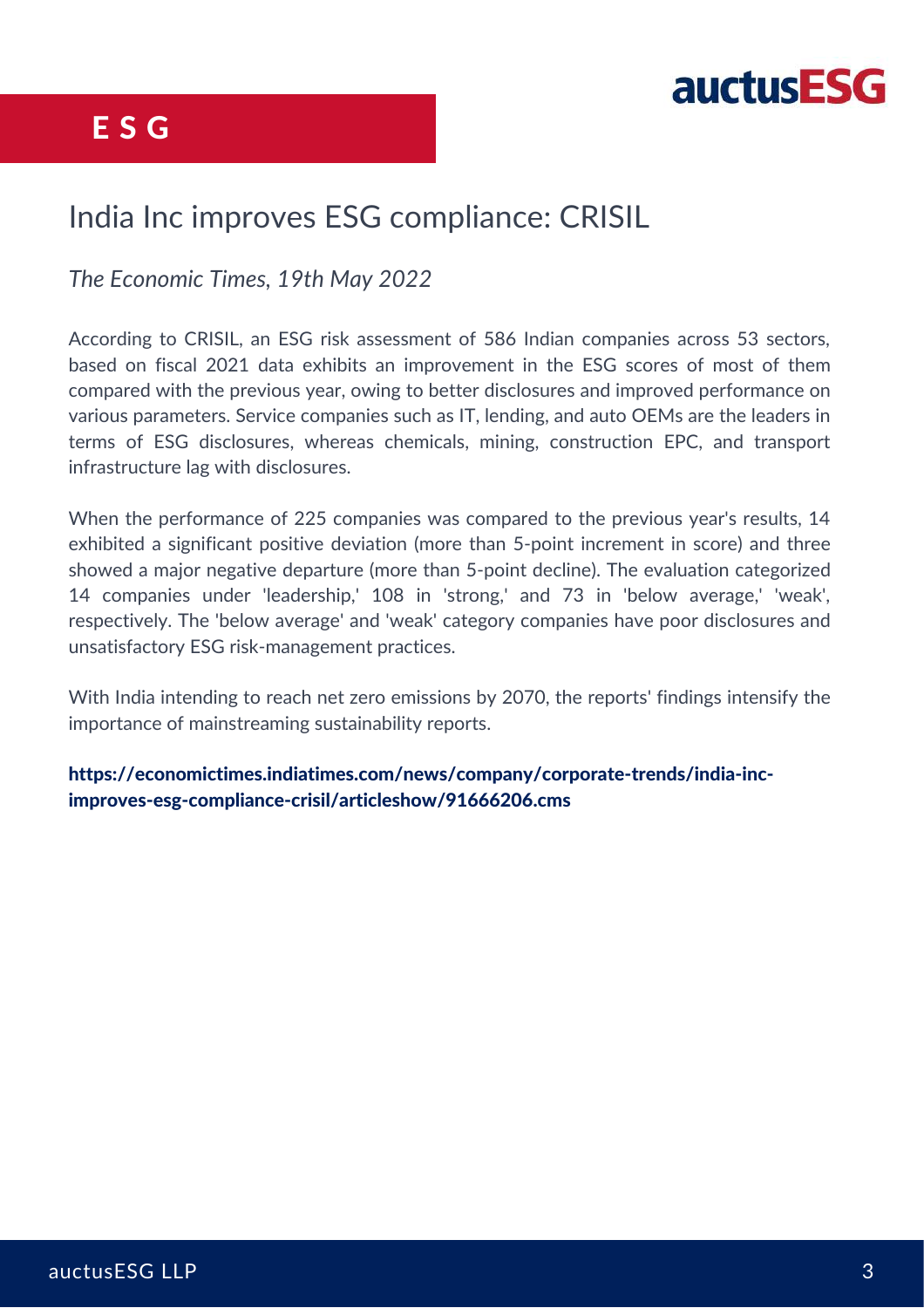

#### E S G

## **auctusESG**

#### Developers increasing focus on ESG compliance: Experts

#### *The Economic Times, 25th May 2022*

The rising investor focus on green certification has spurred real estate developers into developing ESG compliant buildings. Investors have already implemented ESG criteria as a part of their investment plans, according to nearly 60% of respondents to CBRE's 2021 Global Investor Intentions Survey, with the Americas, EMEA, and Asia-Pacific showing a stronger focus on these concerns than in prior years.

According to the CEO of a real estate developing company, investor perception that ESG compliant buildings are related to better returns is rising, leading to willingness to pay a premium for them. Developers are now shifting focus to green certifications to ensure interest and preference from corporations and several foreign players. CBRE states that certified green developments attract a higher rental premium than non-certified projects.

While factors like location, asset quality, and the support of a prominent developer or investor might always result in a higher rental premium, green certification has now become a critical criterion for tenant decision-making, especially with the introduction of ESG. ESG compliant buildings are well-placed to mitigate real estate's share of global CO2 emissions, which totals to 40%.

https://economictimes.indiatimes.com/industry/services/property-/ cstruction/developers-increasing-focus-on-esg-complianceexperts/articleshow/91786414.cms? [utm\\_source=contentofinterest&utm\\_medium=text&utm\\_campaign=cppst](https://economictimes.indiatimes.com/industry/services/property-/-cstruction/developers-increasing-focus-on-esg-compliance-experts/articleshow/91786414.cms?utm_source=contentofinterest&utm_medium=text&utm_campaign=cppst)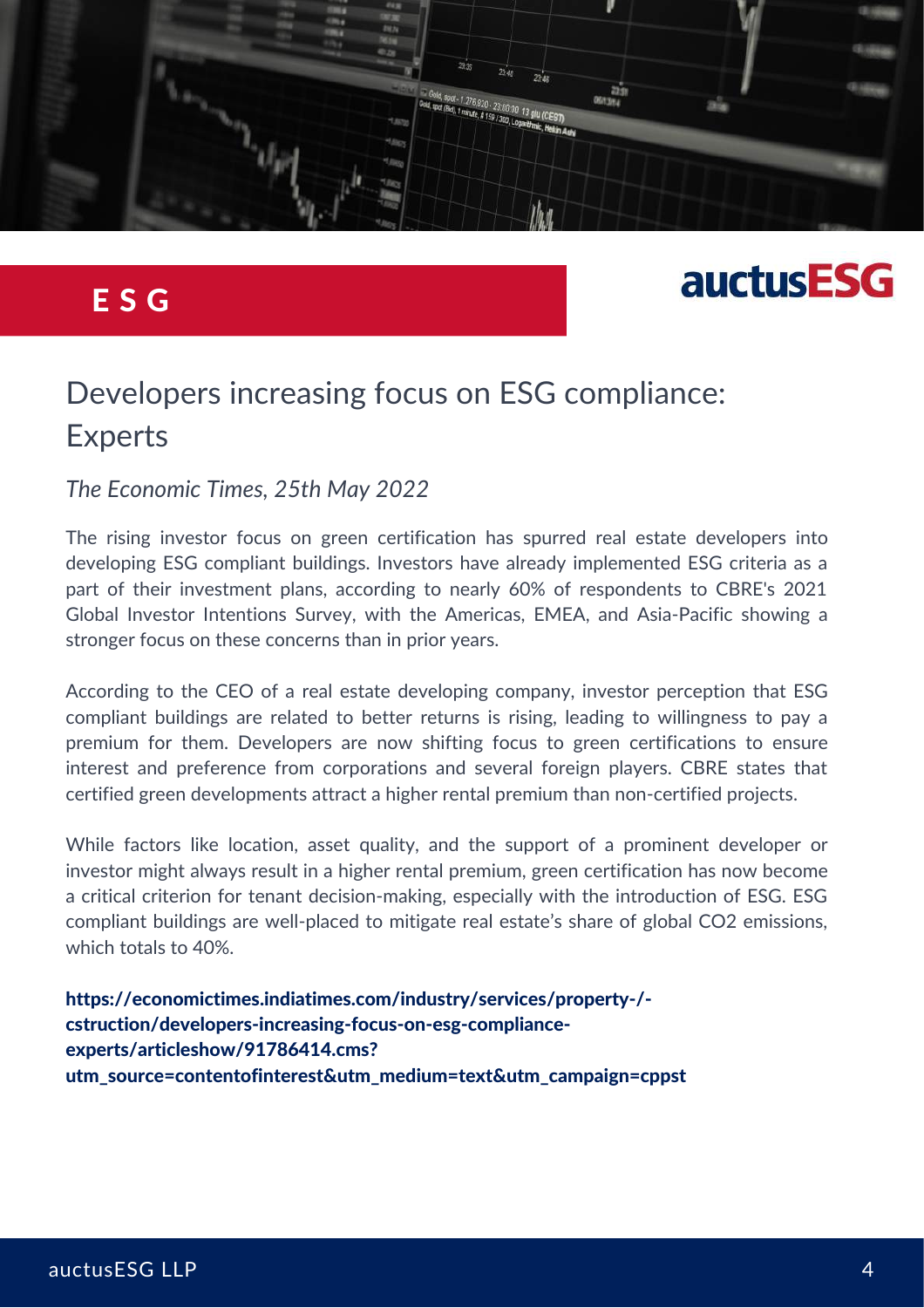#### SUSTAINABLE FINANCE

## **auctusESG**

#### HSBC sets aside US\$5 billion in sustainable financing to fund projects in the Greater Bay Area to reduce carbon emissions

*South China Morning Post, 17th May 2022*

HSBC bank has launched a US \$5 billion Greater Bay Area (GBA) Sustainability Fund spanning over 18 months, to finance the companies that are actively working on cutting carbon emissions in 11 cities within the GBA. GBA is a megalopolis, consisting of nine cities and two special administrative regions, in South China. Any body of an organization involved in climate change adaptation, pollution prevention, wastewater management, new climatebased businesses in GBA are eligible to apply.

Apart from financing, the applicants can also avail the bank's sustainable finance products, such as sustainability-linked loans, green loans, and ESG training sessions and emissions reduction tools. The bank plans to achieve its goal of net-zero financed emissions by 2050 by providing up to US \$1 trillion in transition finance and investment opportunities to clients by 2030.

[https://www.scmp.com/business/banking-finance/article/3178025/hsbc-sets-aside-us5](https://www.scmp.com/business/banking-finance/article/3178025/hsbc-sets-aside-us5-billion-sustainable-financing-fund) billion-sustainable-financing-fund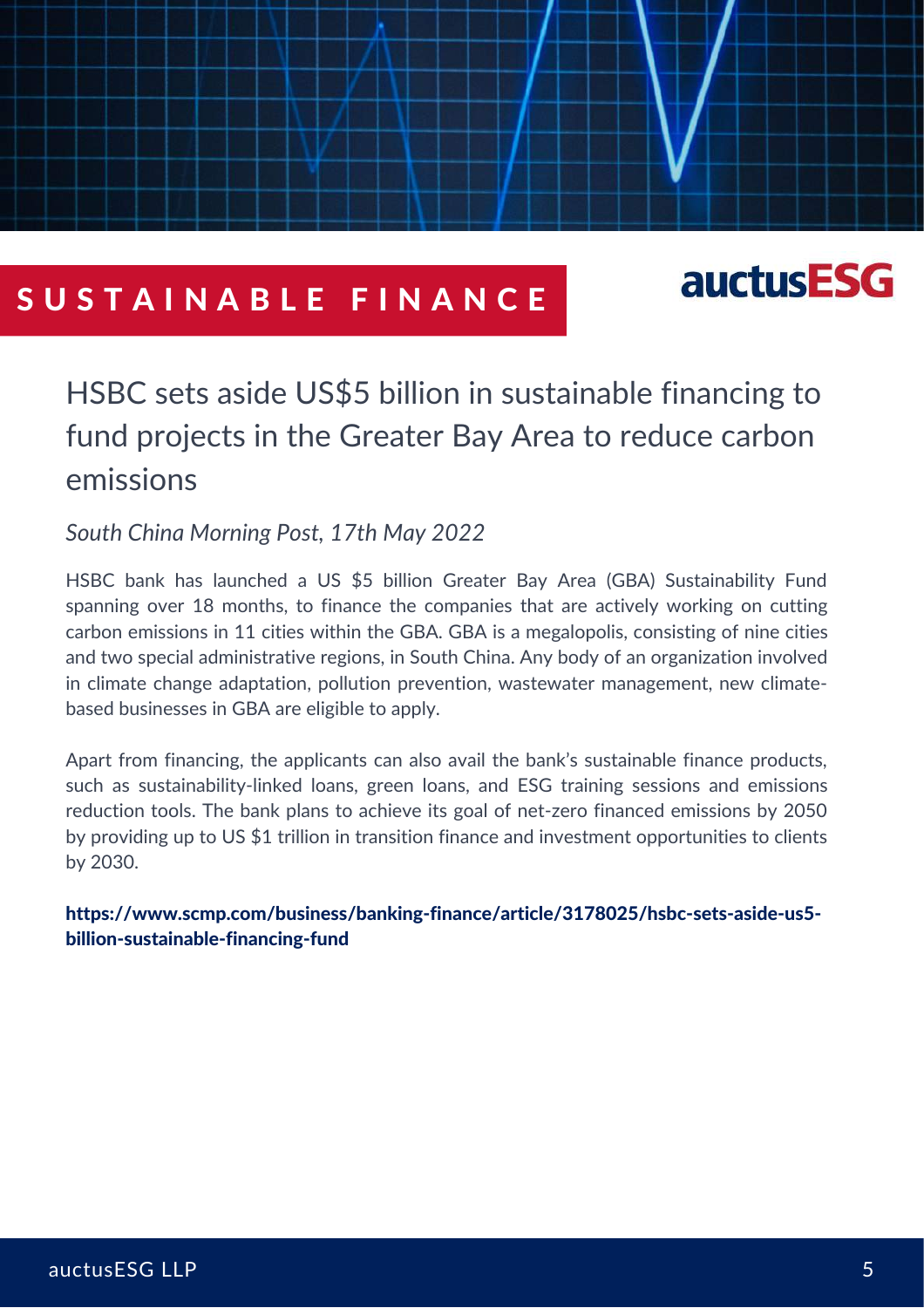

#### SUSTAINABLE FINANCE



#### New Zealand targets EVs, industry with new \$2.8 billion climate response fund

*Reuters, 16th May 2022*

New Zealand government has announced the development of a climate response fund, Climate Emergency Response Fund, valued at US \$2.8 billion. The fund has been set up to drive action towards the national target of net-zero emissions by 2050.

The funds are primarily directed towards three sectors, namely transportation, energy and industry. The funds directed towards transportation are intended to mainstream Electric Vehicles, and decarbonisation of large vehicles and public transport. An amount of US \$250 million and US \$453 million are set aside to be invested into agriculture and the energy sector respectively. Additionally, New Zealand targets energy sector by funding for transitioning into a cleaner energy, creating low-emission jobs opportunities, thereby ensuring job security in a longer run.

Initial funds will come from revenues from New Zealand's Emissions Trading Scheme, executing the polluters' pay principle.

[https://www.reuters.com/business/sustainable-business/new-zealand-announces-new](https://www.reuters.com/business/sustainable-business/new-zealand-announces-new-climate-response-fund-2022-05-16/)climate-response-fund-2022-05-16/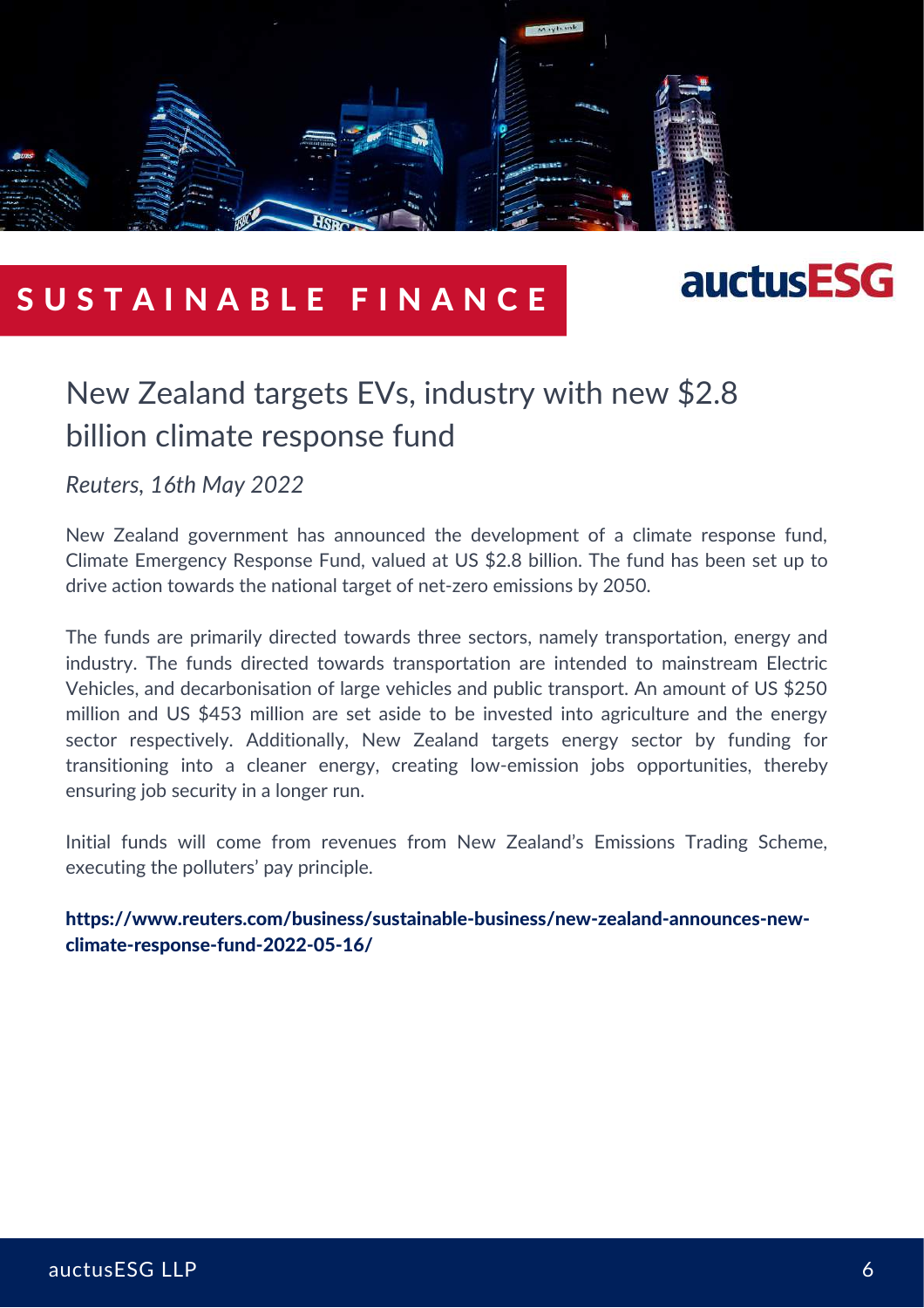### **auctusESG**

### SUSTAINABLE FINANCE

### Chinese green bond issuers must improve disclosures to ensure growth of sustainable finance market, report says

#### *South China Morning Post, 22nd May 2022*

Chinese green bond issuers, instrumental in China's position as the second largest climate bonds market, have room for improvement with regard to disclosing use of proceeds. A Climate Bonds Initiative (CBI) report finds that enhancing the quality and availability of green bond disclosures is critical to the growth of Chinese sustainable finance market.

Chinese climate bonds witnessed a massive growth in 2021, valuating at US \$199 billion, following China's net-zero commitments. The less-than-global-average post-issuance reporting in China is likely to raise questions about the credibility of the instrument, resulting in investor apprehension. A robust post-issuance reporting system may enable Chinese bond issuers to respond with improved accountability and reduce the risk of greenwashing.

[https://www.scmp.com/business/banking-finance/article/3178588/chinese-green-bond](https://www.scmp.com/business/banking-finance/article/3178588/chinese-green-bond-issuers-must-improve-disclosures-ensure)issuers-must-improve-disclosures-ensure

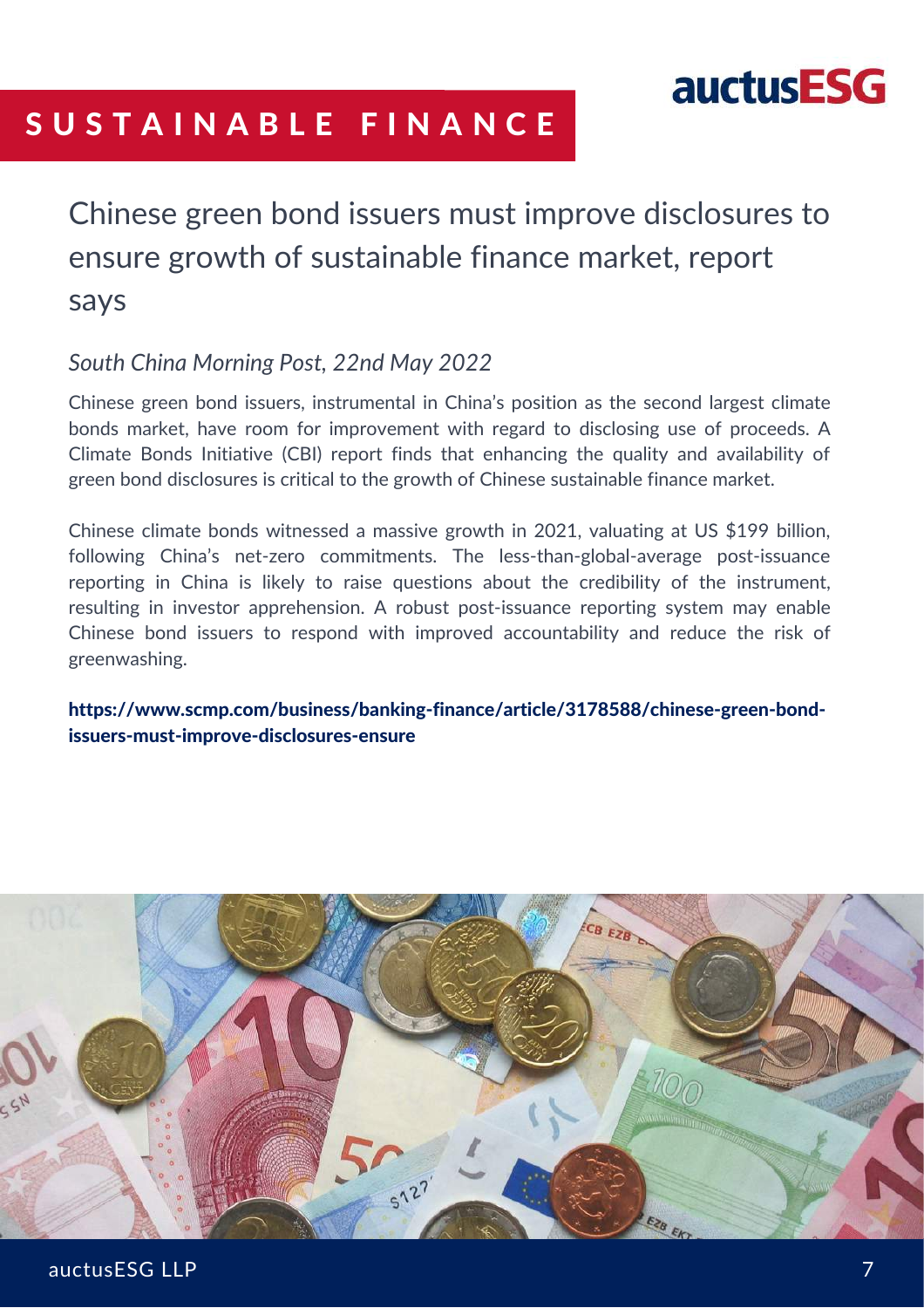

#### SUSTAINABLE FINANCE

Government of Canada convenes a high-level roundtable on sustainable finance with His Royal Highness, The Prince of Wales

*Environment and Climate Change Canada, 18th May 2022*

The Canadian minister of Environment and Climate Change conducted a roundtable with The Prince of Wales, Canadian President Trudeau, leaders from banking and financial sectors and sustainable finance representatives of the country. The roundtable aimed to identify avenues for private sector engagement in developing net-zero economies in Canada and globally.

The discussion emphasized on mobilizing private sector capital for Canada's decarbonization into a climate resilient economy. This was followed by discussions on working with developing countries to help them achieve their net-zero targets through private sector intervention and capital allocation. Parallelly, Canada's 'Sustainable Finance Action Council' has updated to increase its focus on climate disclosures and net-zero capital allocation strategies. The guiding principle of the roundtable and the Sustainable Finance Action Council is to support Canada's climate goals and equip the Canadian economy with longterm resilience.

[https://www.canada.ca/en/environment-climate-change/news/2022/05/government-of](https://www.canada.ca/en/environment-climate-change/news/2022/05/government-of-canada-convenes-a-high-level-roundtable-on-sustainable-finance-with-his-royal-highness-the-prince-of-wales.html)canada-convenes-a-high-level-roundtable-on-sustainable-finance-with-his-royalhighness-the-prince-of-wales.html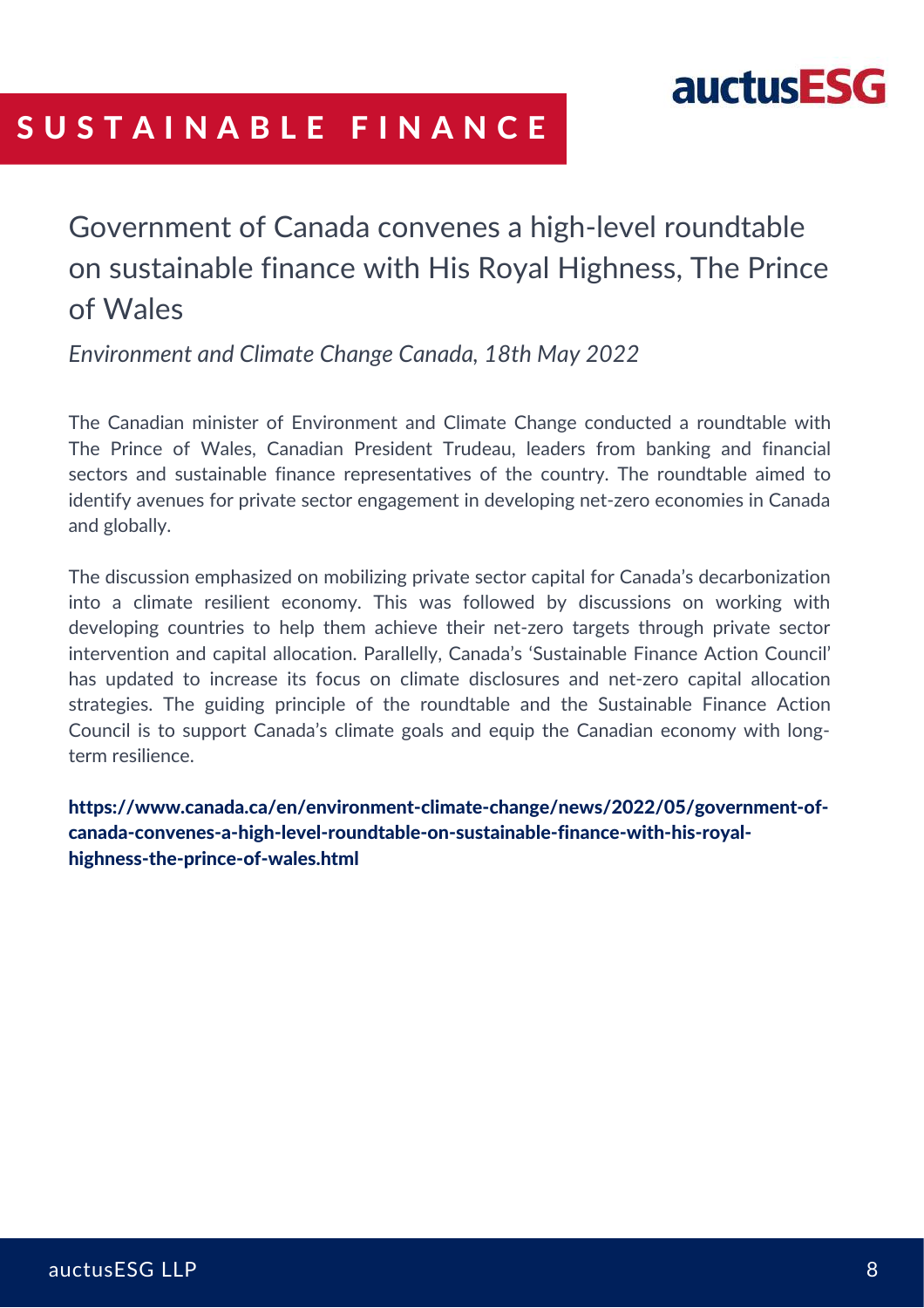

### C L I M A T E R I S K S

#### 50:50 Chance of Global temperature temporarily reaching 1.5°C threshold in next five years

*World Meteorological Organisation, 9th May 2022*

The WMO finds that the possibility of the annual average global temperature reaching 1.5 degrees Celsius in at least one of the coming five years is 50:50. The WMO also warns that the probability is increasing with time.

Between 2022 and 2026, there's a 93 percent chance that at least one year will be the warmest on record, displacing 2016 from the top spot. Temperatures in 2022-2026 are also 93% likely to be greater than 2017-2021. According to the lead scientist of the report, a single year of temperature rise above 1.5°C does not indicate the breach of the Paris Agreement's threshold. However, it signals greater emissions, resulting in the likelihood of exceeding 1.5°C for an extended period.

The IPCC reports that climate-related risks would be higher at 1.5 degrees Celsius than presently, suggesting harmful climate impacts are impending for human and natural systems.

[https://public.wmo.int/en/media/press-release/wmo-update-5050-chance-of-global](https://public.wmo.int/en/media/press-release/wmo-update-5050-chance-of-global-temperature-temporarily-reaching-15%C2%B0c-threshold)temperature-temporarily-reaching-15%C2%B0c-threshold

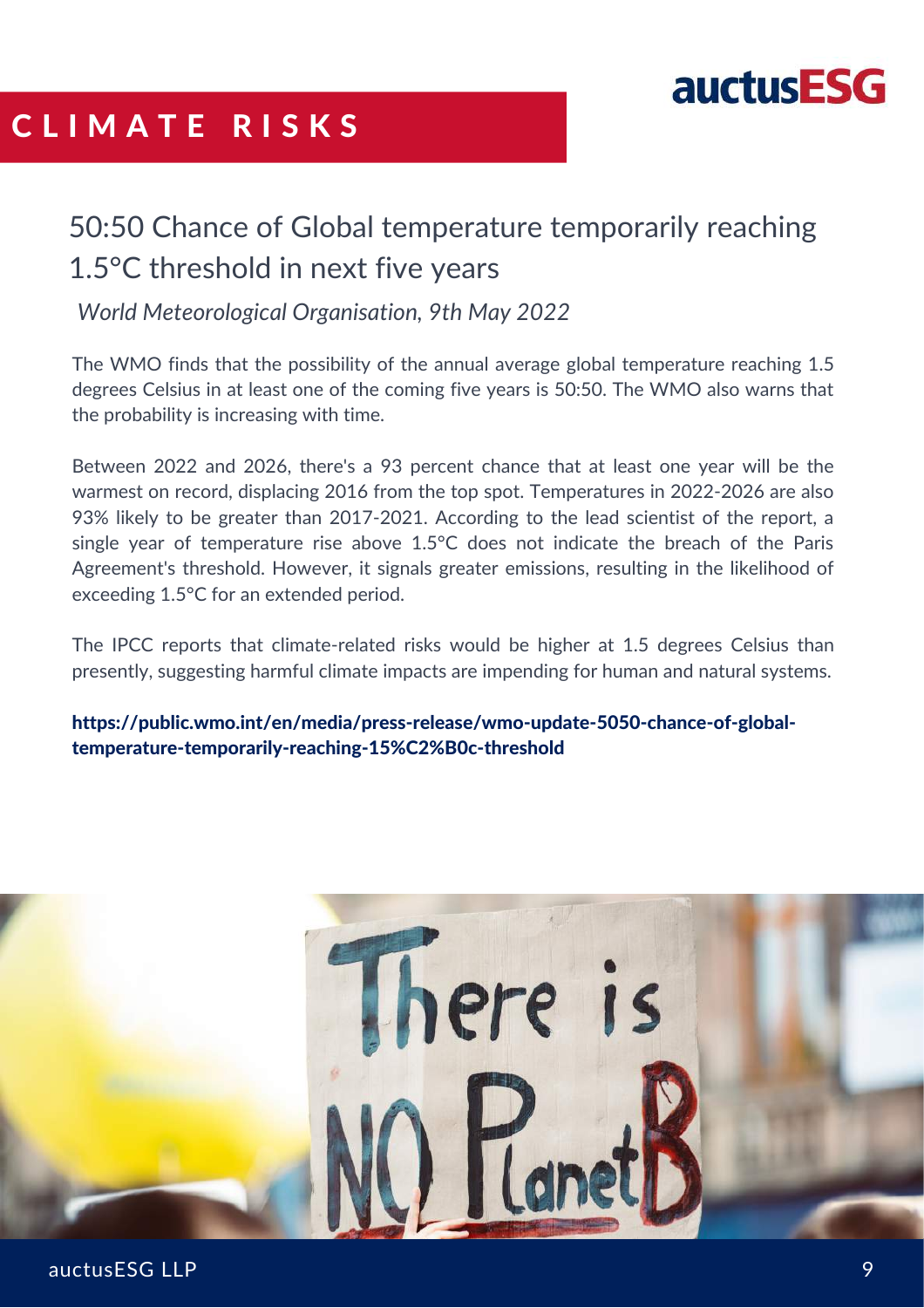

#### C L I M A T E R I S K S

#### Four key climate change indicators break record in 2021

*World Meteorological Organisation, 18th May 2022*

Main climate change indicators — greenhouse gas concentrations, sea level rise, ocean heat, and ocean acidification –set new highs in 2021. According to the WMO, this is yet another unequivocal indicator that anthropogenic influence is changing land, water and the atmosphere at the planetary level. Such large-scale changes signal detrimental and longterm repercussions for sustainable development and ecosystems.

Extreme weather – an obvious sign of climate change – has led to huge economic losses, loss of human lives, and shocks for food and water security, which will be amplified in 2022. The WMO finds the past seven years to be the hottest on record.

The WMO's State of the Global Climate report supplements the IPCC's Sixth Assessment Report. The new WMO study comes with a story map that shows how the climate change indicators indicated in the IPCC reports have played out globally in recent years, as well as how the corresponding effects on extremes have been felt at national and regional levels in 2021. The WMO's report will be the primary document of reference for COP 27 negotiations, taking place in Egypt this year.

[https://public.wmo.int/en/media/press-release/four-key-climate-change-indicators](https://public.wmo.int/en/media/press-release/four-key-climate-change-indicators-break-records-2021)break-records-2021

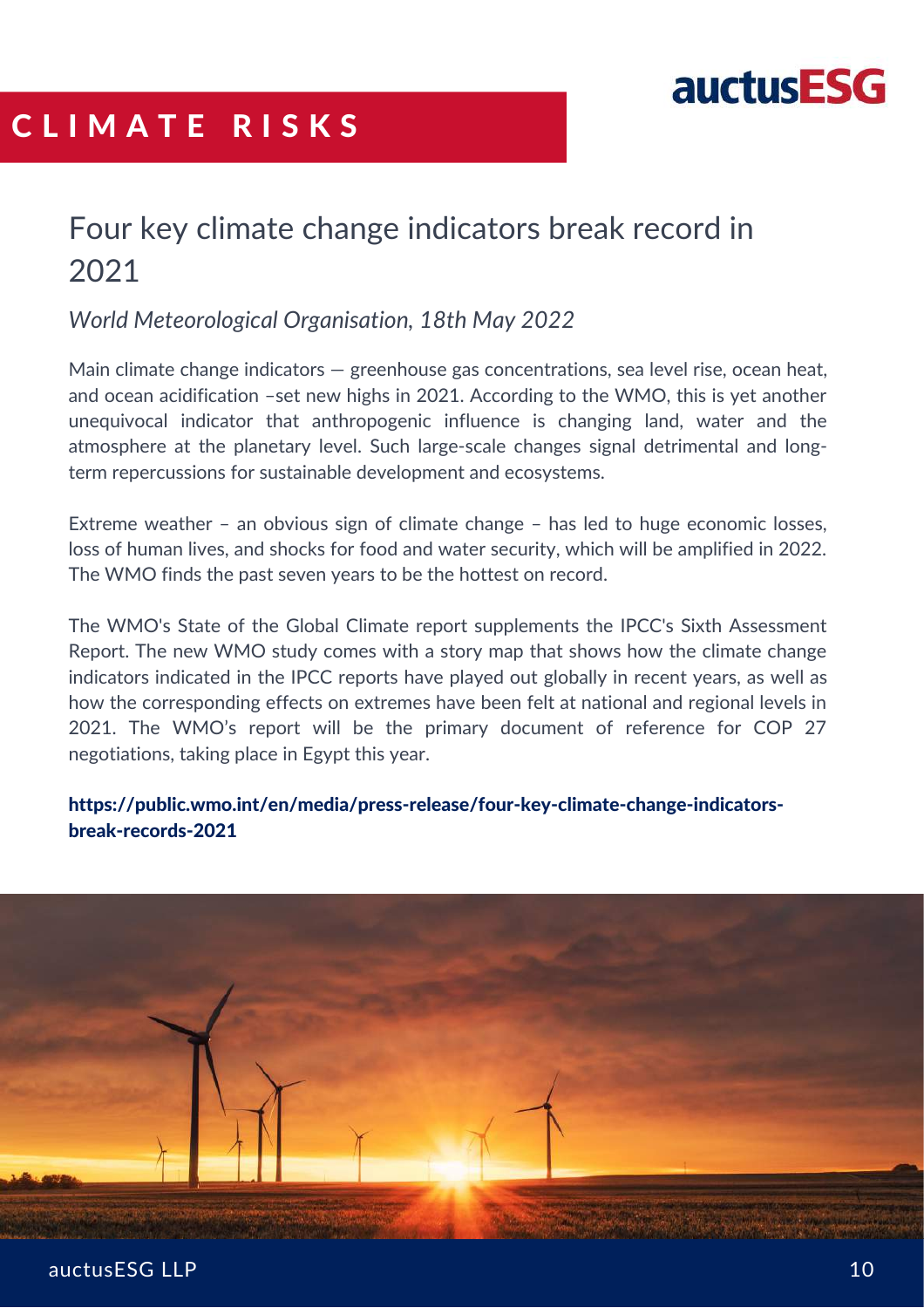#### C L I M A T E R I S K S



### Bank of England publishes results of 2021 Biennial Exploratory Scenario: Financial Risk from Climate **Change**

*Bank of England, 24th May 2022*

The Bank of England (BOE) released the findings of its first climate stress test that was conducted in 2021. The BOE requested UK's top 19 banks and insurers to utilize three scenarios to examine how climate-related risks might affect businesses. Two scenarios (Early Action and Late Action) included regulations to prevent global temperature rise, while the third featured unrestrained global warming (No Additional Action scenario).

The exercise's three primary goals were to:

1.Improve climate risk management of banks and insurers

2.Quantify the risks that participants in the exercise face

3.Gain a better understanding of banks' and insurers' potential reactions to climate-related hazards, as well as their larger consequences

Key findings of the test were:

1.Climate loss projections are uncertain as climate scenario analyses face several data gaps 2.The improper management of climate risks found in the test are likely to affect the annual profitability of the tested banks and insurers by 10-15% on average

3.UK banks and insurers are likely to absorb the transition costs. The lowest costs are associated with the Early Action scenario

4.Public climate policies will be key in determining the scale of changes in the global economy

[https://www.bankofengland.co.uk/news/2022/may/boe-publishes-results-of-the-2021](https://www.bankofengland.co.uk/news/2022/may/boe-publishes-results-of-the-2021-biennial-exploratory-scenario-financial-risks-from-climate-change) biennial-exploratory-scenario-financial-risks-from-climate-change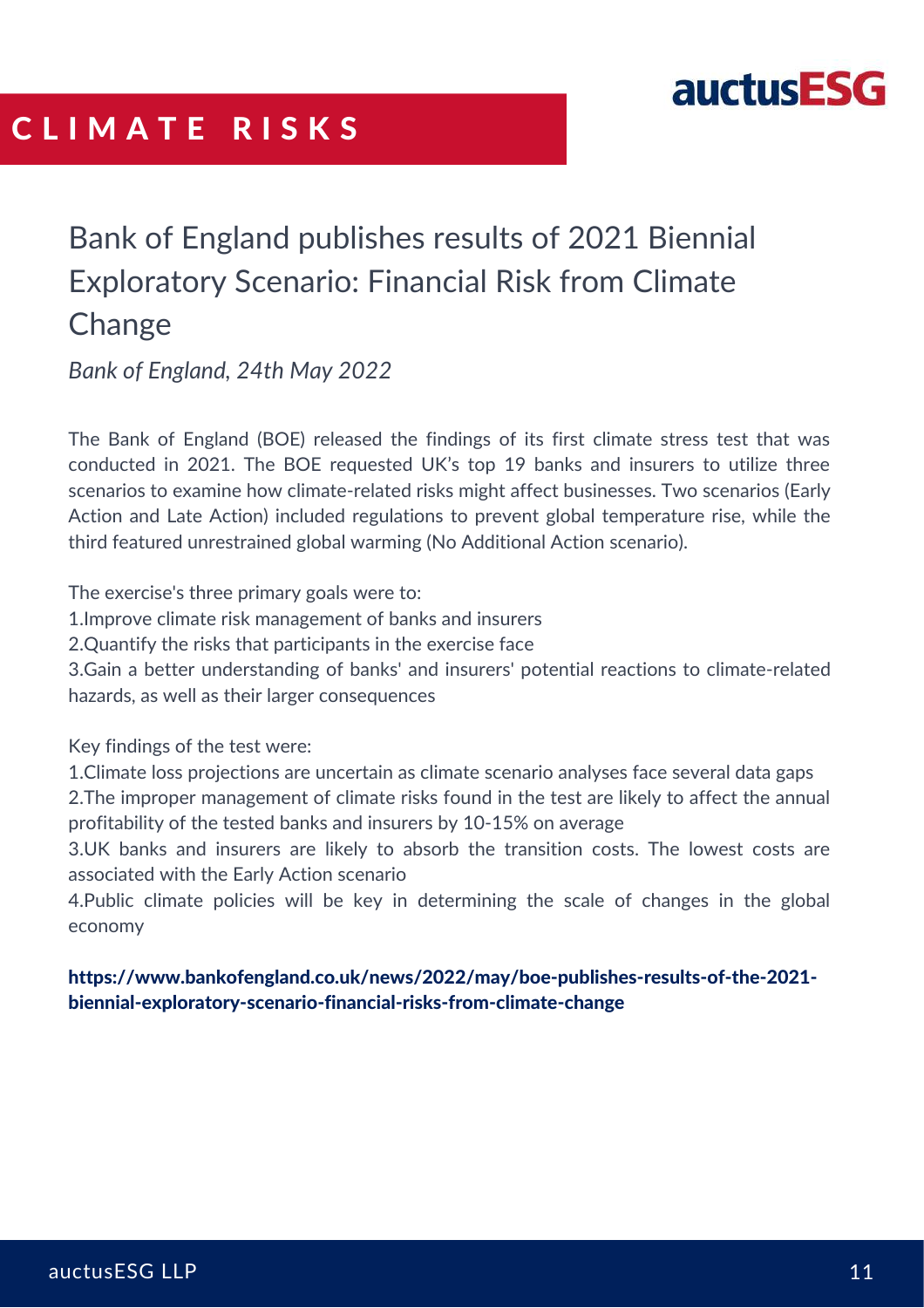



#### Climate Change is making extreme heat waves in India 100 times more likely: Study

*Financial Express, 19th May 2022*

According to a study by the UK Met Office, climate change has raised the likelihood of record-breaking heat waves in India and Pakistan by over 100 times, as well as the likelihood of such occurrences occurring more frequently in the future.

The study found that the probability of a heat wave exceeding the average temperature in 2010 naturally was once every 312 years. The probabilities grow to once every 3.1 years in the present climate scenario that accounts for climate change. This probability is estimated to increase to once every 1.5 years by 2100.

While pre-monsoon heat spells are common in the region during April and May, incremental climate change is expected to push the heat intensity on average every year by the end of the century. The heatwave is likely to result in knock-on effects, such as inadequate agricultural output, fires, and poor air quality, affecting the economy.

[https://www.financialexpress.com/lifestyle/science/climate-change-making-extreme](https://www.financialexpress.com/lifestyle/science/climate-change-making-extreme-heat-waves-in-india-100-times-more-likely-study/2530907/)heat-waves-in-india-100-times-more-likely-study/2530907/